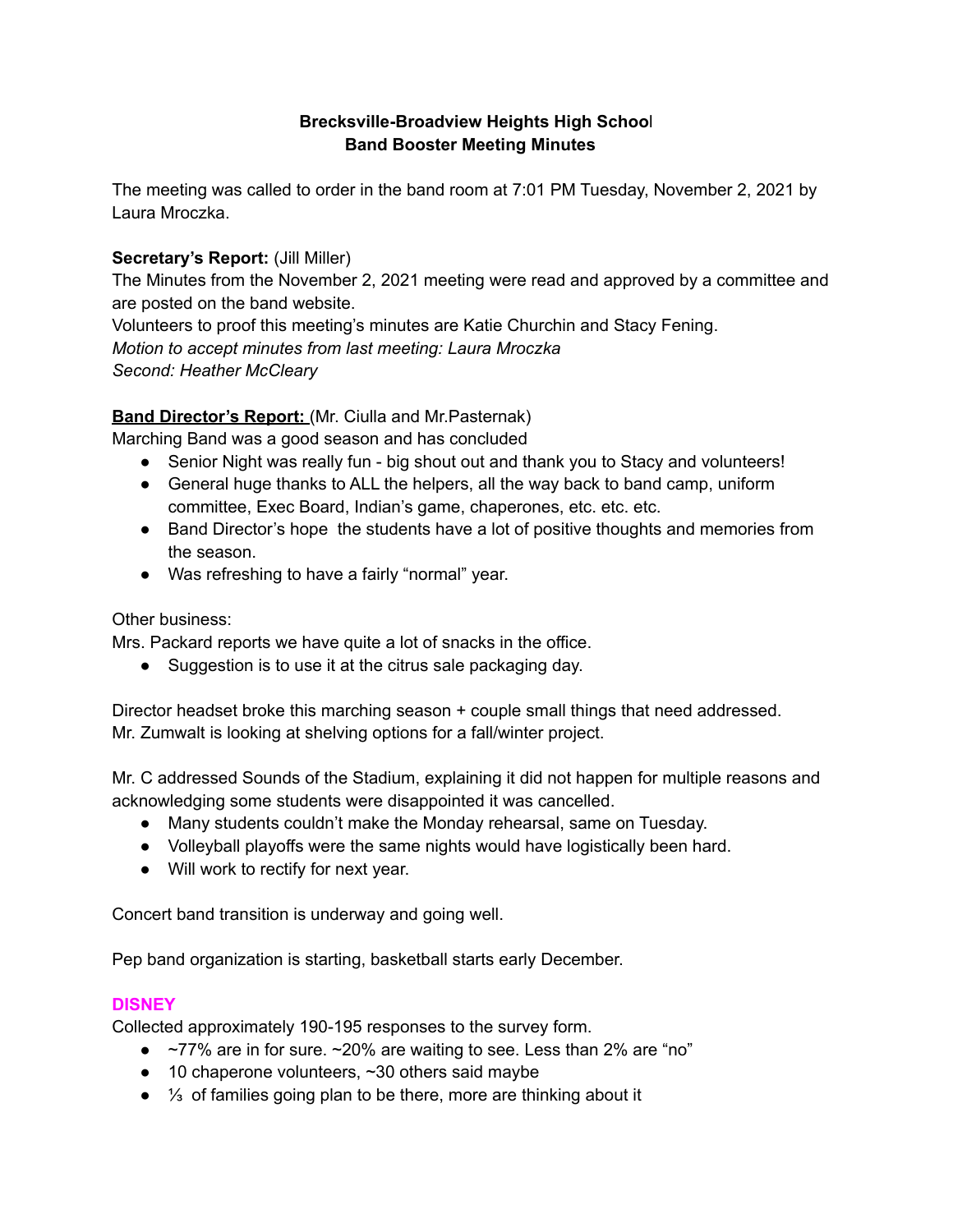- Universal trip was the overwhelming favorite
- Additional bus was favorable
- Lots of interest in travel insurance and cancellation policy
- Many questions! Will try to get them all answered in November
- Fundraising is Citrus Sale

*Next steps:* Looking to get more information out before Thanksgiving with Great Tours.

Mr. C addressed the Bville tree lighting parade -- simply, Brecksville is not having a parade this year and said they are focusing on a large fireworks display.

# President's Report:(Amy O'Brien Band Booster)

[Amy wasn't able to be at the meeting, her report was read by Heather McCleary]

- Thank you to all who donated or volunteered during marching season and senior night.
- Still in need of help with the Athletic Program would be a nice time to start that project and learn the ropes as we are currently working on the Winter Program.

Trunk or Treat was fun! Thank you! **(need new person for next year)**

Chaperones: (Pam Johnson and Melissa Bommarito)

Very grateful for the volunteers this season - huge thank you!

Next need for chaperones will be the memorial day parade.

PSO: (Michelle Banks)

- Counsel Yuletide kicks off!
- Reminder to join all PSOs in order to be included on the Facebook pages
- Fred Pedersen reported about a successful meet candidates night acknowledged sunshine law situation and subsequent training for that
- Mrs Magyar reported holiday parties at elementary schools will go on
- Educators are eligible for booster should they choose this may cause a day off of school like last year for teachers to get the shot depending on timing, etc.
- No delays on new building, District gets the keys to the building in May

Highschool report:

- Recap on successful homecoming, thank you
- Parent teacher conferences are tomorrow
- Mental health screening underway
- Recognized seniors for national merit
- Gallery of achievement recognized
- Fall athletic success recognized
- The District is currently reviewing bell and bus schedules

Other PSO news:

● PSO buying TV for senior lounge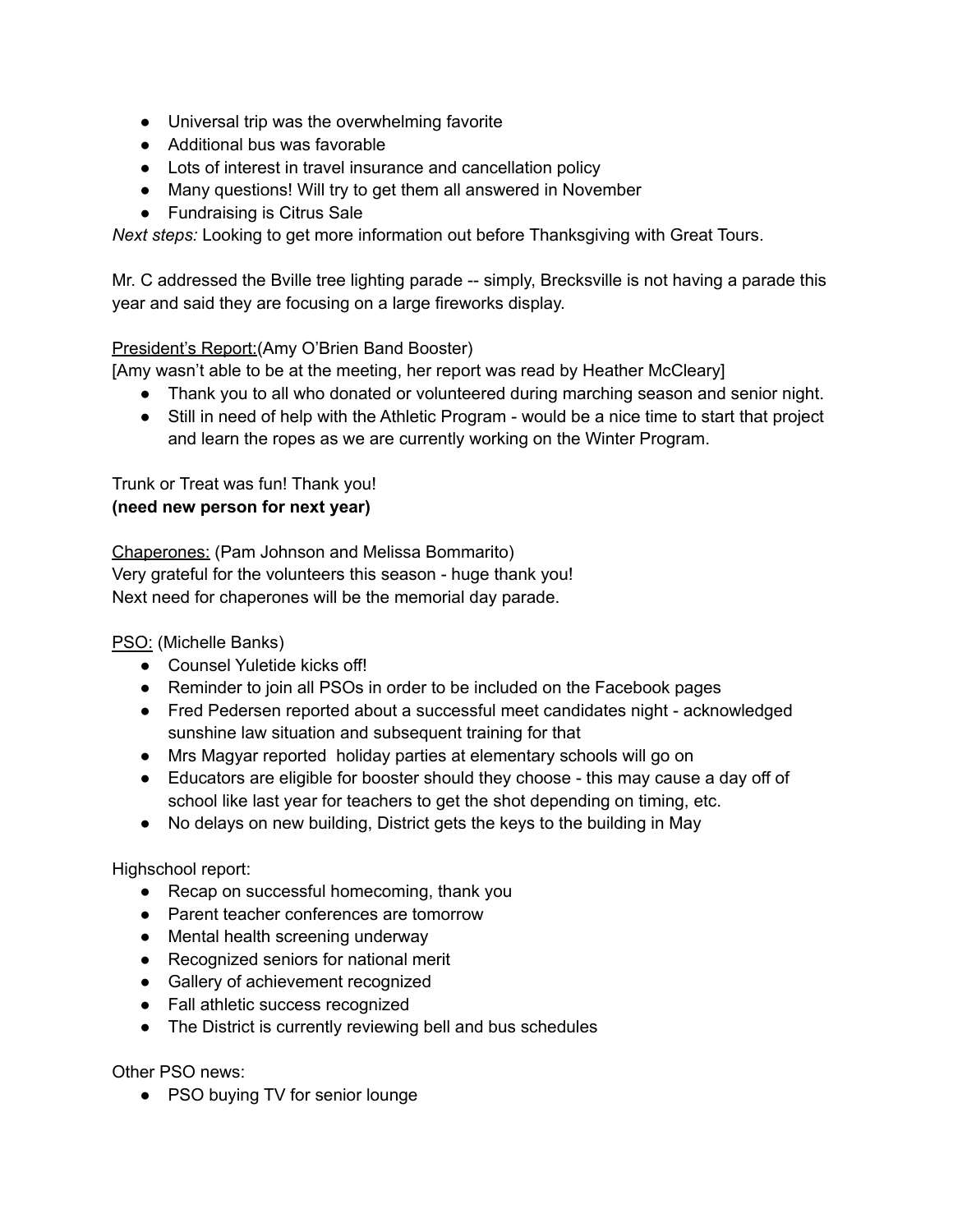- Thursday at 7 p.m. this week next PSO
- After prom fundraiser underway, gifts and goals
- District is experiencing staffing shortage and need for subs

## Senior Night: (Stacy Fening)

Was an awesome event with lots of food Stacy will do it again next year (thank you, Stacy!)

#### Swarm Board and Decorations: (April Thornton) [not present] Swarm Board was successful but no new dates

May try another Swarm Board around Disney

# Uniforms: (Lori Reagan)

The new team is a really great group of ladies, will meet to discuss final hand off Disney kids will be asked to take uniforms home night of holiday concert

- Students will have 2 weeks to get their uniform to On the Spot Cleaner
- When they get the uniform back, they are to hold it for further instructions on packing for **Disney**

Raincoats - 6 kids need to return them or will need to pay \$85 replacement fee

# **Ways and Means Committee Reports:** (Heather McCleary)

Need athletic program team - we have a layout person and data person but the team needs more help. The Winter Program is happening now so it's a great time to come see what it's all about.

Disney raffle -- Great Day Tours donated 1 trip

- That one trip is split into two half trips for raffles
- Winter concert will be the first raffle
- Once citrus ends, raffle begins tickets can be purchased before the Winter Concert Dec 7th or at the concert, probably by Principal Jakub
- Second raffle will be virtual the team is still looking for a fun way to pull the ticket

# **CITRUS SALE!**

10 days left for citrus sale -- we are about half way to goal

- 113 boxes coming to school
- 24 going to homes

Profits go directly to individual students to be used against Disney trip

Super popular sale, just need to advertise

**Citrus will need volunteers - there will be snacks - consider service hours for kids**